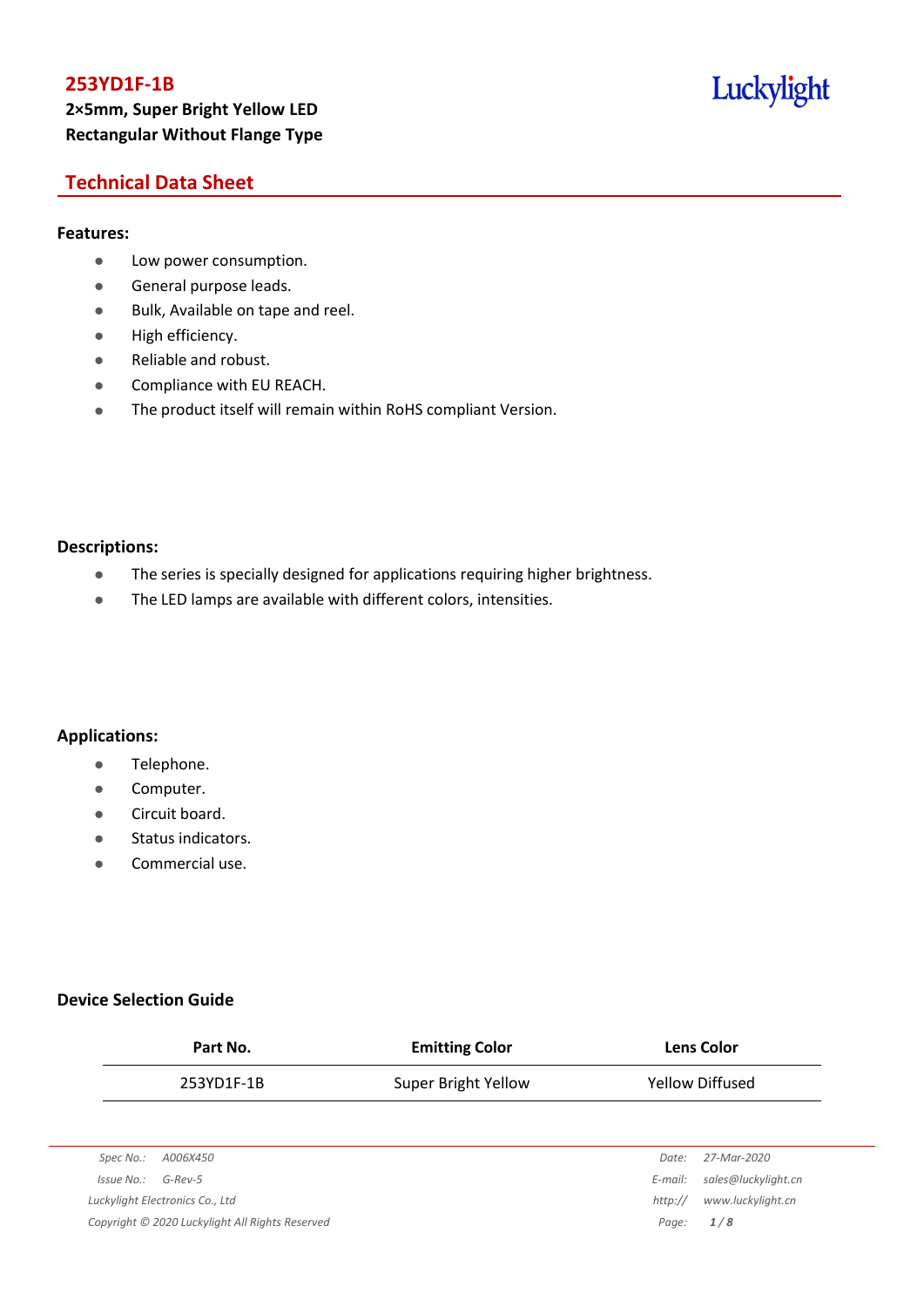**2×5mm, Super Bright Yellow LED Rectangular Without Flange Type**

## **Technical Data Sheet**

**Package Dimension:**



#### *Notes:*

*1. All dimensions are in millimeters (inches).*

*2. Tolerance is ± 0.25 mm (.010″) unless otherwise noted.*

*3. Protruded resin under flange is 1.00mm (.039″) max.*

| Spec No.:                                       | A006X450 | Date:   | 27-Mar-2020                 |
|-------------------------------------------------|----------|---------|-----------------------------|
| $Issue No.: G-Rev-5$                            |          |         | E-mail: sales@luckylight.cn |
| Luckylight Electronics Co., Ltd                 |          | http:// | www.luckylight.cn           |
| Copyright © 2020 Luckylight All Rights Reserved |          |         | Page: $2/8$                 |
|                                                 |          |         |                             |

## Luckylight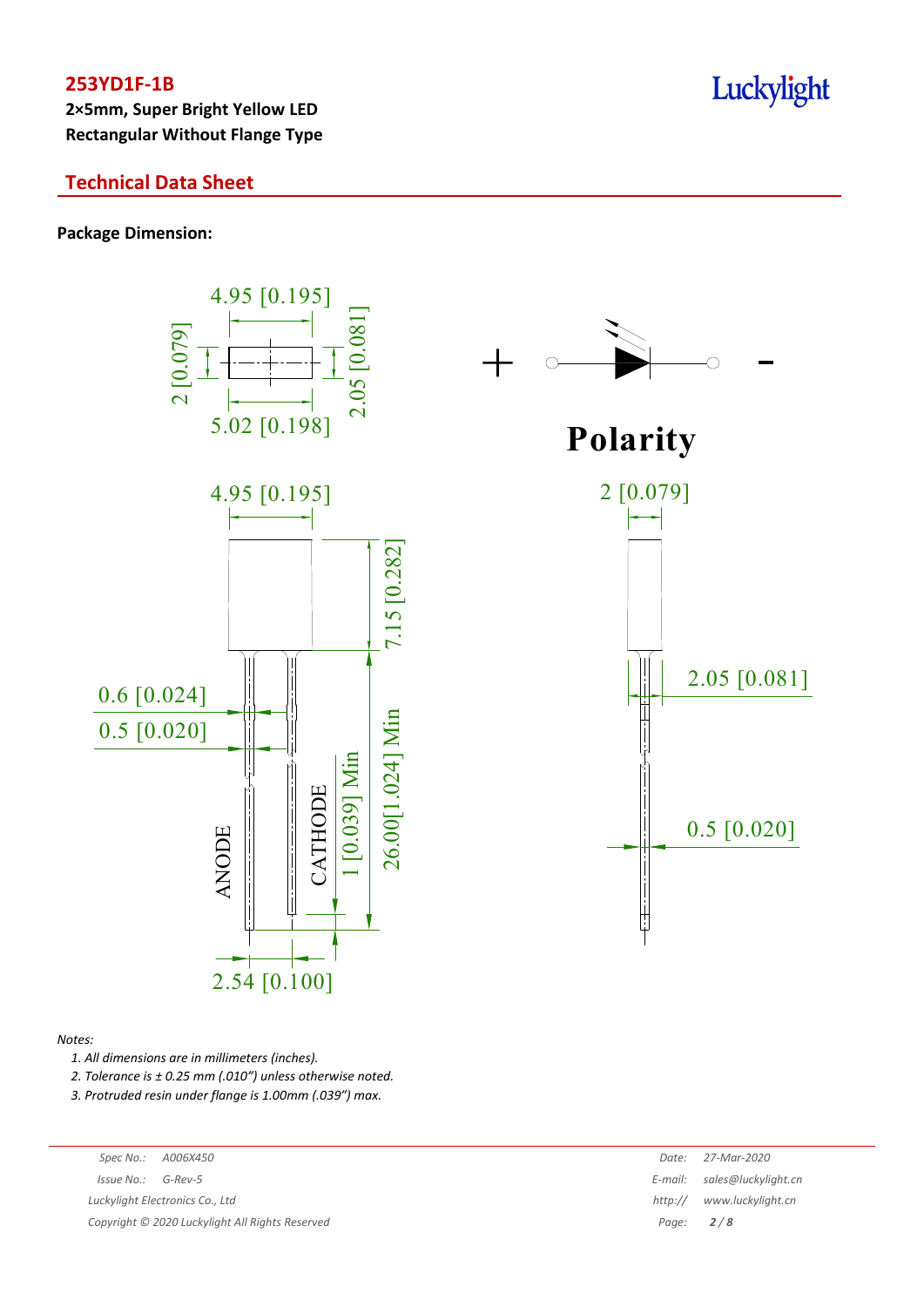### **Technical Data Sheet**

### **Absolute Maximum Ratings at Ta=25**℃

| <b>Parameters</b>                  | Symbol                       | Max.                                 | <b>Unit</b> |  |
|------------------------------------|------------------------------|--------------------------------------|-------------|--|
| <b>Power Dissipation</b>           | $P_{d}$                      | 60                                   | mW          |  |
| Peak Forward Current (a)           | I <sub>FP</sub>              | 100                                  | mA          |  |
| DC Forward Current (b)             | ΙF                           | 25                                   | mA          |  |
| Reverse Voltage                    | $V_{R}$                      | 5                                    | v           |  |
| <b>Operating Temperature Range</b> | ${\mathsf T}_{\textsf{opr}}$ | -40 $^{\circ}$ C to +80 $^{\circ}$ C |             |  |
| Storage Temperature Range          | ${\mathsf T}_{\text{stg}}$   | -40 $^{\circ}$ C to +85 $^{\circ}$ C |             |  |
| <b>Soldering Temperature</b>       | $\mathsf{T}_{\mathsf{sld}}$  | 260℃ for 5 Seconds                   |             |  |

#### *Notes:*

*a. Derate linearly as shown in derating curve.*

*b. Duty Factor = 10%, Frequency = 1 kHz.*

### **Electrical Optical Characteristics at Ta=25**℃

| <b>Parameters</b>                  | Symbol                | Min.  | Typ. | Max.  | Unit | <b>Test Condition</b> |
|------------------------------------|-----------------------|-------|------|-------|------|-----------------------|
| Luminous Intensity (a)             | ١v                    | 30    | 70   | $---$ | mcd  | $IF = 20mA$           |
| Viewing Angle <sup>(b)</sup>       | $2\theta_{1/2}$       | ---   | 130  | ---   | deg. | $IF = 20mA$           |
| Peak Emission Wavelength           | λp                    |       | 592  | ---   | nm   | $IF = 20mA$           |
| Dominant Wavelength <sup>(c)</sup> | λd                    | $---$ | 590  | ---   | nm   | $IF = 20mA$           |
| Spectral Line Half-Width           | $\triangle$ $\lambda$ |       | 20   | ---   | nm   | $IF = 20mA$           |
| Forward Voltage                    | <b>VF</b>             | 1.6   | 2.0  | 2.4   | v    | $IF = 20mA$           |
| <b>Reverse Current</b>             | IR                    |       |      | 10    | μA   | $VR=5V$               |

*Notes:*

a. Luminous intensity is measured with a light sensor and filter combination that approximates the CIE eye-response curve. The Iv guarantee *must be included with ±15% testing tolerance.*

*b. 2θ1/2 is the o-axis angle where the luminous intensity is 1⁄2 the peak intensity.*

c. The dominant wavelength ( $\lambda$ d) is derived from the CIE chromaticity diagram and represents the single wavelength which defines the color *of the device.*

*Luckylight Electronics Co., Ltd http:// www.luckylight.cn Copyright © 2020 Luckylight All Rights Reserved Page: 3 / 8*

*Spec No.: A006X450 Date: 27-Mar-2020 Issue No.: G-Rev-5 E-mail: sales@luckylight.cn*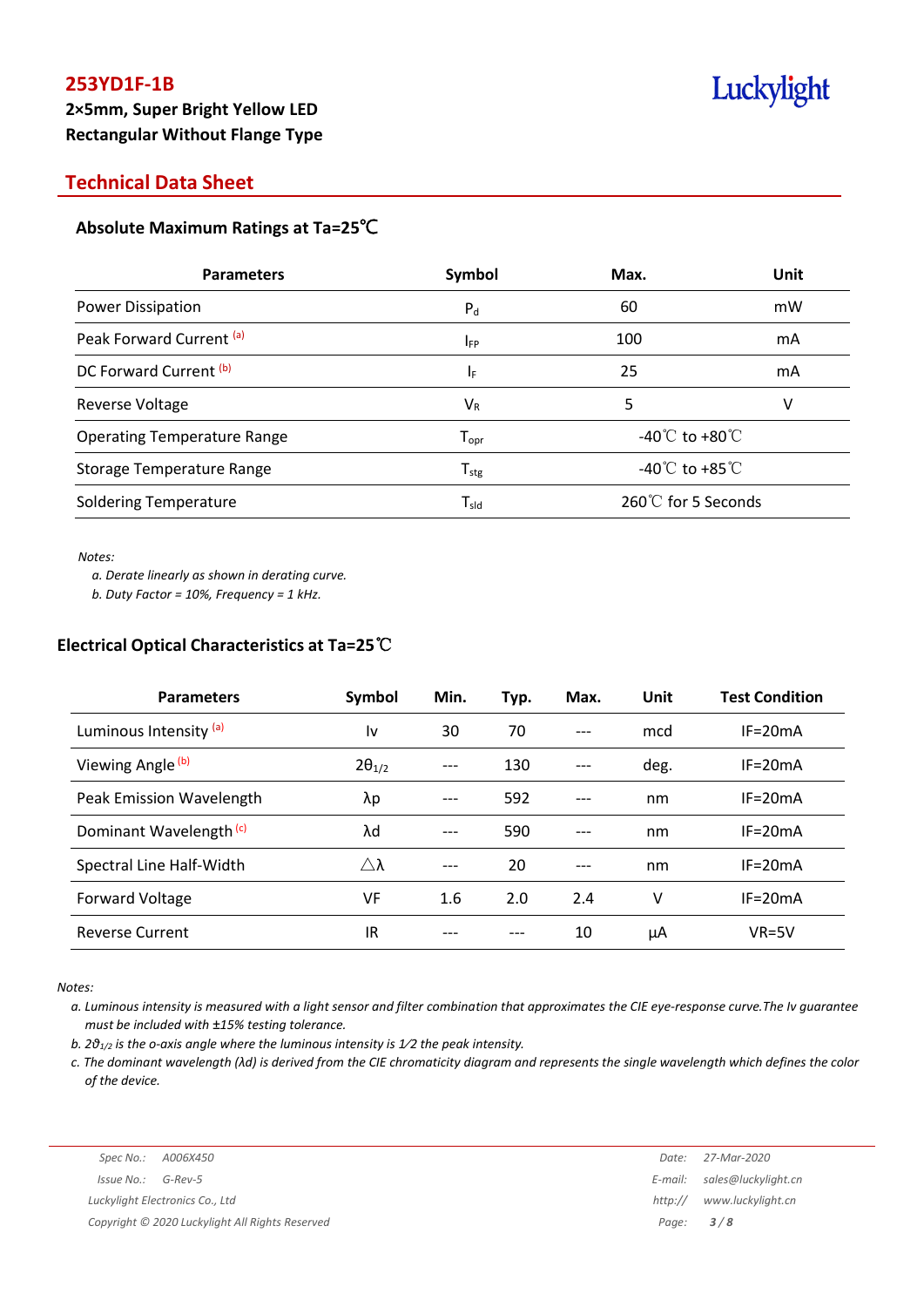**2×5mm, Super Bright Yellow LED Rectangular Without Flange Type**

# Luckylight

## **Technical Data Sheet**

## **Typical Electrical / Optical Characteristics Curves (25**℃ **Ambient Temperature Unless Otherwise Noted)**





Luminous Intensity & Forward Current





*Spec No.: A006X450 Date: 27-Mar-2020 Issue No.: G-Rev-5 E-mail: sales@luckylight.cn Luckylight Electronics Co., Ltd http:// www.luckylight.cn Copyright © 2020 Luckylight All Rights Reserved Page: 4 / 8*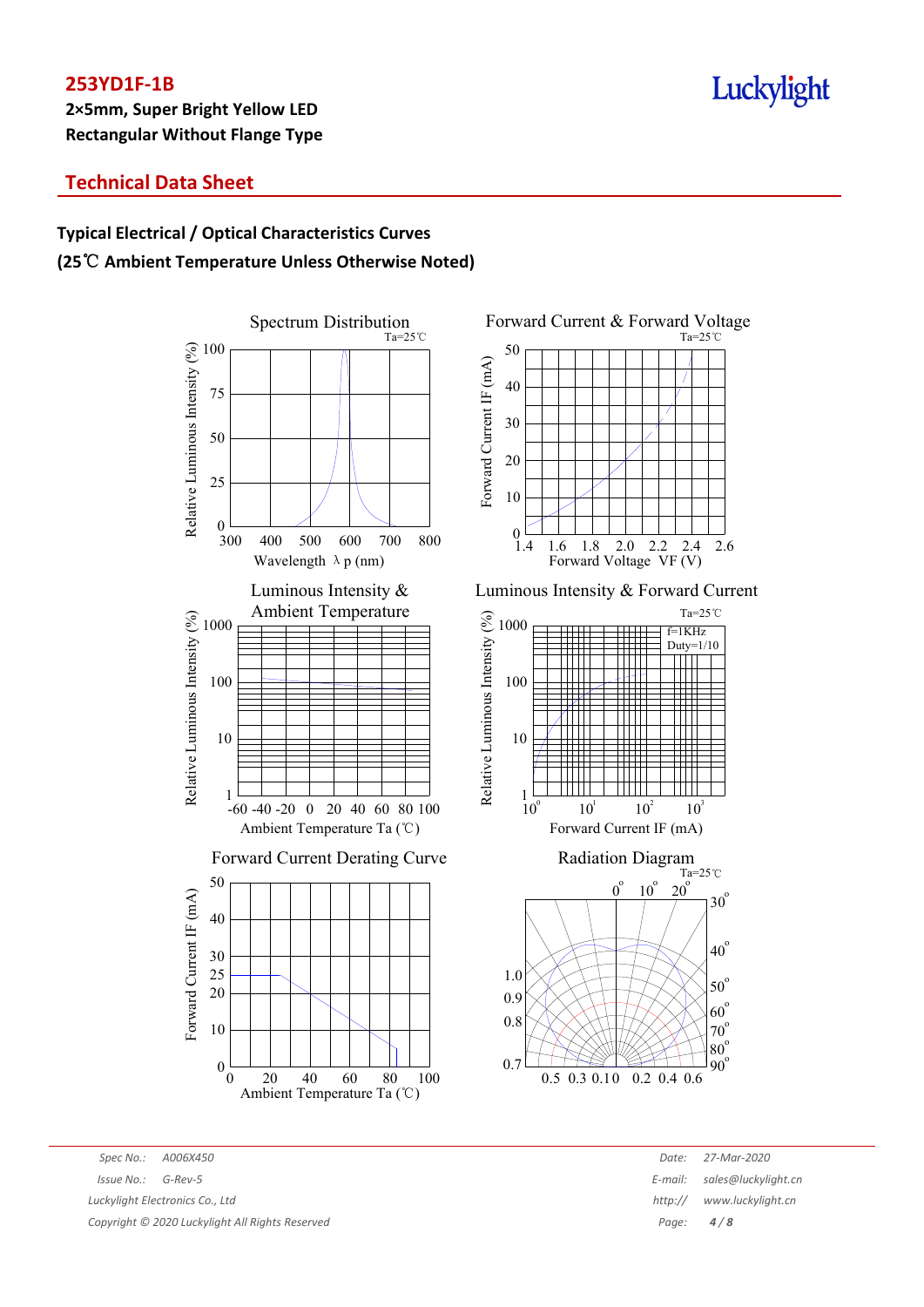**2×5mm, Super Bright Yellow LED Rectangular Without Flange Type**

# Luckylight

## **Technical Data Sheet**

### **Packing & Label Specifications:**



Packing Quantity:

- a. 1000 PCS/bag.
- b. 10000 PCS/Inner Box.
- c. 6 Inner Boxes/Outside Box.

| Spec No.: A006X450                              | Date: | 27-Mar-2020                 |
|-------------------------------------------------|-------|-----------------------------|
| $Issue No.: G-Rev-5$                            |       | E-mail: sales@luckylight.cn |
| Luckylight Electronics Co., Ltd                 |       | http:// www.luckylight.cn   |
| Copyright © 2020 Luckylight All Rights Reserved |       | Page: $5/8$                 |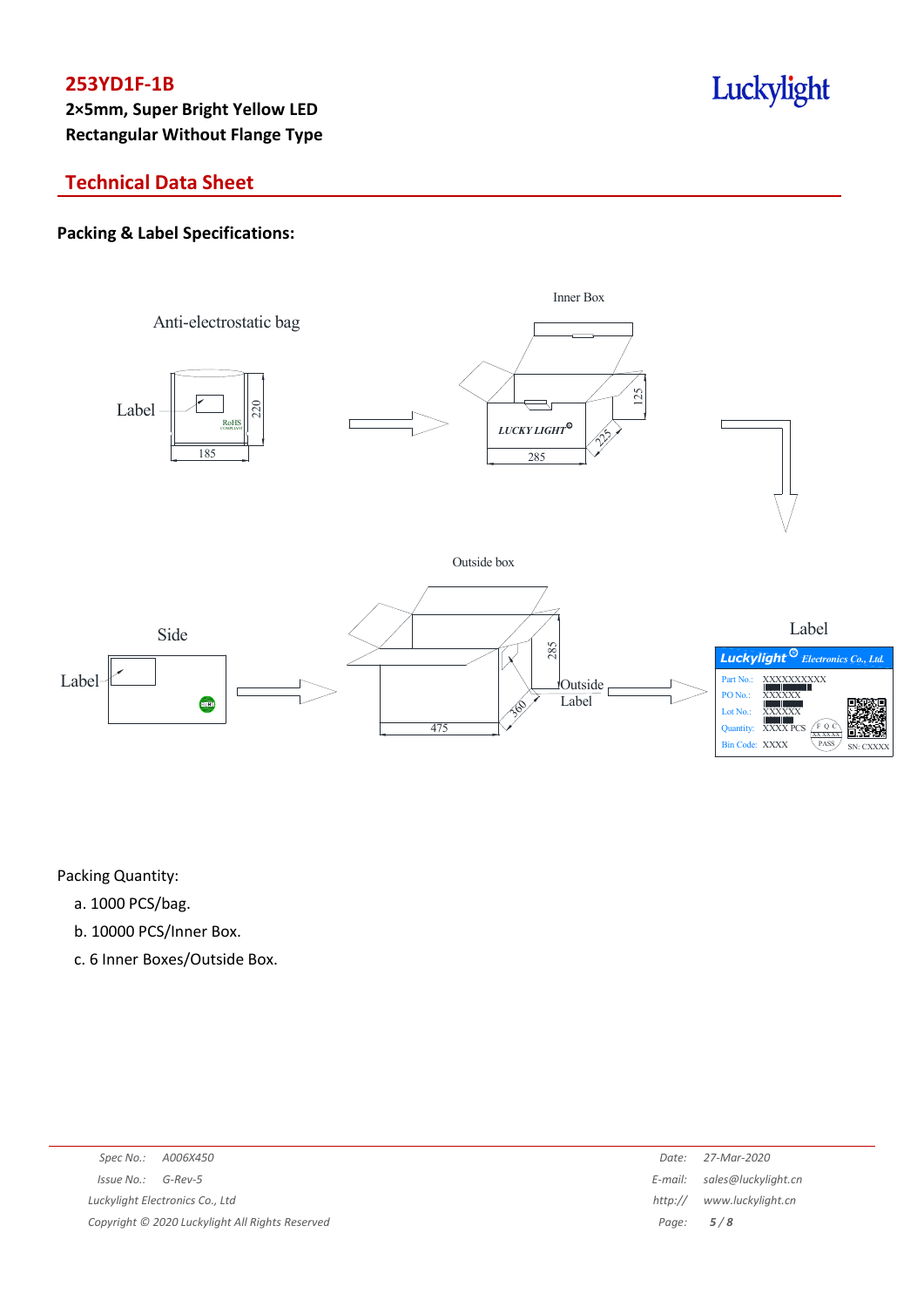# Luckylight

## **Technical Data Sheet**

### **CAUTIONS**

### 1. **Over-current-proof**

Customer must apply resistors for protection, otherwise slight voltage shift will cause big current change (Burn out will happen).

### 2. **Storage**

- 2.1 The LEDs should be stored at 30°C or less and 70%RH or less after being shipped from Luckylight and the storage life limits are 3 months. If the LEDs are stored for 3 months or more, they can be stored for a year in a sealed container with a nitrogen atmosphere and moisture absorbent material.
- 2.2 Please avoid rapid transitions in ambient temperature, especially, in high humidity environments where condensation can occur.

### 3. **Cleaning**

Use alcohol-based cleaning solvents such as isopropyl alcohol to clean the LEDs if necessary.

### 4. **Lead Forming & Assembly**

During lead forming, the leads should be bent at a point at least 1.6mm from the base of LED lens. Do not use the base of the lead frame as a fulcrum during forming. Lead forming must be done before soldering, at normal temperature. During assembly on PCB, use minimum clinch force possible to avoid excessive mechanical stress.

### 5. **Soldering**

When soldering, for Lamp without stopper type and must be leave a minimum of 3mm clearance from the base of the lens to the soldering point. Do not apply any external stress to the lead frame during soldering while the LED is at high temperature.

### Recommended soldering conditions:

| <b>Soldering Iron</b> |                                     | <b>Wave Soldering</b>         |                                      |  |
|-----------------------|-------------------------------------|-------------------------------|--------------------------------------|--|
| Temperature           | $300^{\circ}$ C Max.<br>3 sec. Max. | Pre-heat<br>Pre-heat Time     | $100^{\circ}$ C Max.<br>60 sec. Max. |  |
| Soldering Time        | (one time only)                     | Solder Wave<br>Soldering Time | $260^{\circ}$ C Max.<br>5 sec. Max.  |  |

*Note:*

a. Excessive soldering temperature and / or time might result in deformation of the LED lens or catastrophic failure of the LED.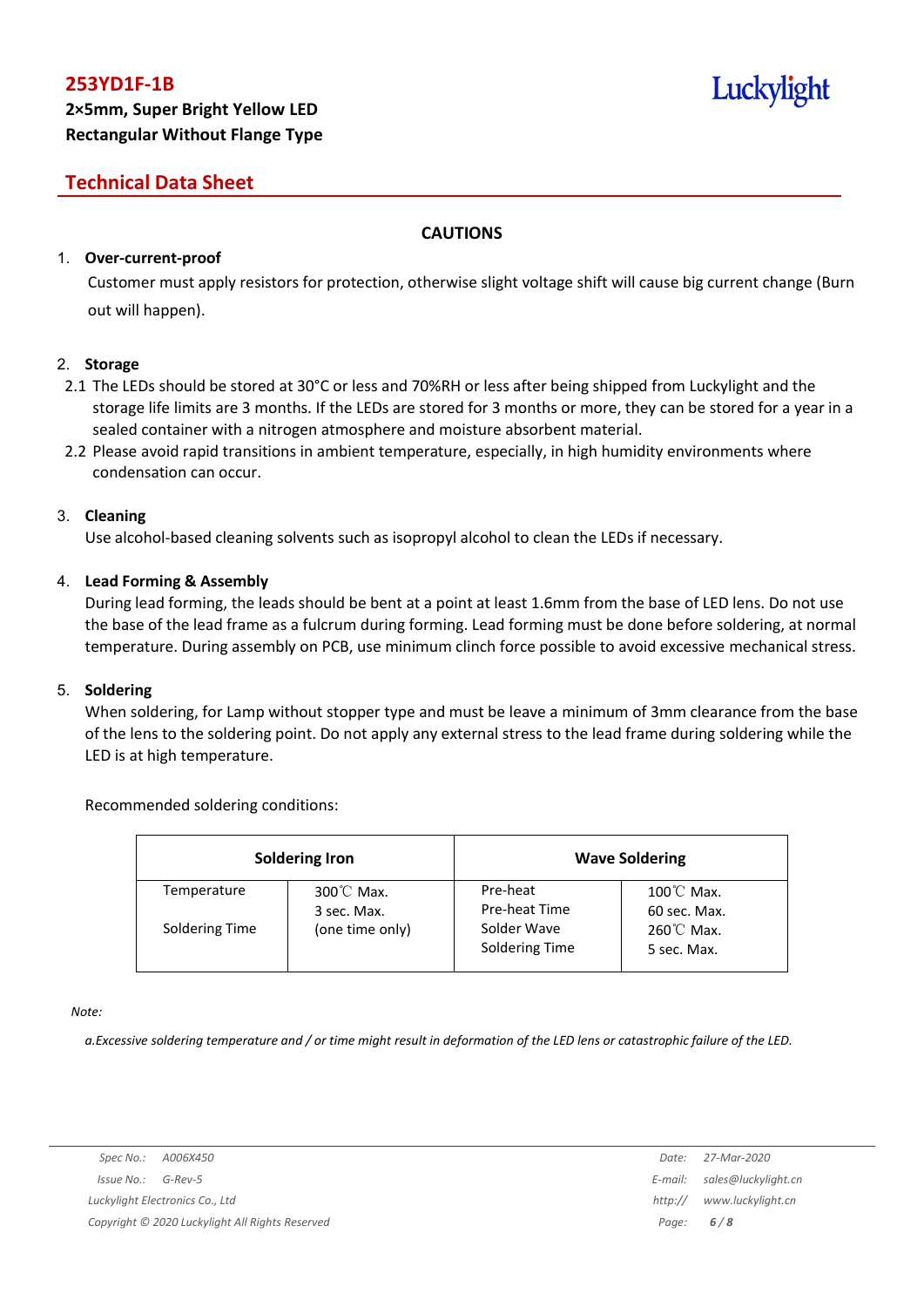## **2×5mm, Super Bright Yellow LED Rectangular Without Flange Type**

### **Technical Data Sheet**

Recommended Wave Soldering Profiles



#### *Notes:*

a. Recommend pre-heat temperature of 105° C or less (as measured with a thermocouple attached to the LED pins) prior to immersion in the *solder wave with a maximum solder bath temperature of 260° C.*

*b.Peak wave soldering temperature between 245° C ~ 255°C for 3 sec (5 sec max).*

*c.Do not apply stress to the epoxy resin while the temperature is above 85°C.*

*d.Fixtures should not incur stress on the component when mounting and during soldering process.*

*e.SAC 305 solder alloy is recommended.*

*f.No more than one wave soldering pass.*

#### 6. **Drive Method**

An LED is a current-operated device. In order to ensure intensity uniformity on multiple LEDs connected in parallel in an application, it is recommended that a current limiting resistor be incorporated in the drive circuit, in series with each LED as shown in Circuit A below.

**Circuit model A** 

**Circuit model B** 





(A) Recommended circuit

(B) The brightness of each LED might appear different due to the differences in the I-V characteristics of those LEDs.

|                                                 | Spec No.: A006X450              | Date:       | 27-Mar-2020         |
|-------------------------------------------------|---------------------------------|-------------|---------------------|
|                                                 | Issue No.:<br>G-Rev-5           | E-mail:     | sales@luckylight.cn |
|                                                 | Luckylight Electronics Co., Ltd | http://     | www.luckylight.cn   |
| Copyright © 2020 Luckylight All Rights Reserved |                                 | Page: $7/8$ |                     |

| Date:   | 27-Mar-2020         |  |
|---------|---------------------|--|
| E-mail: | sales@luckylight.cn |  |
| http:// | www.luckylight.cn   |  |
| Page:   | 7/8                 |  |

## Luckylight